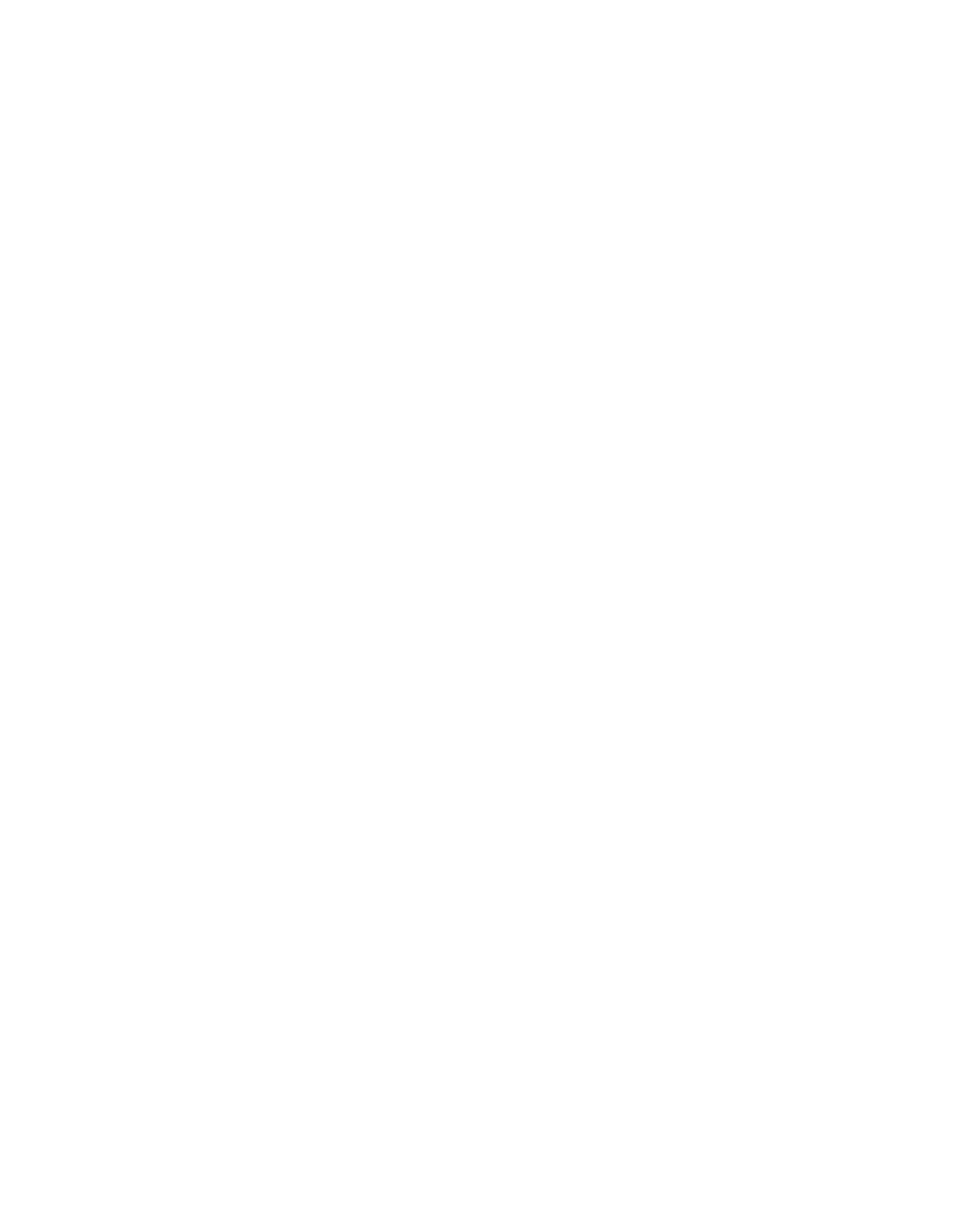## **Contents**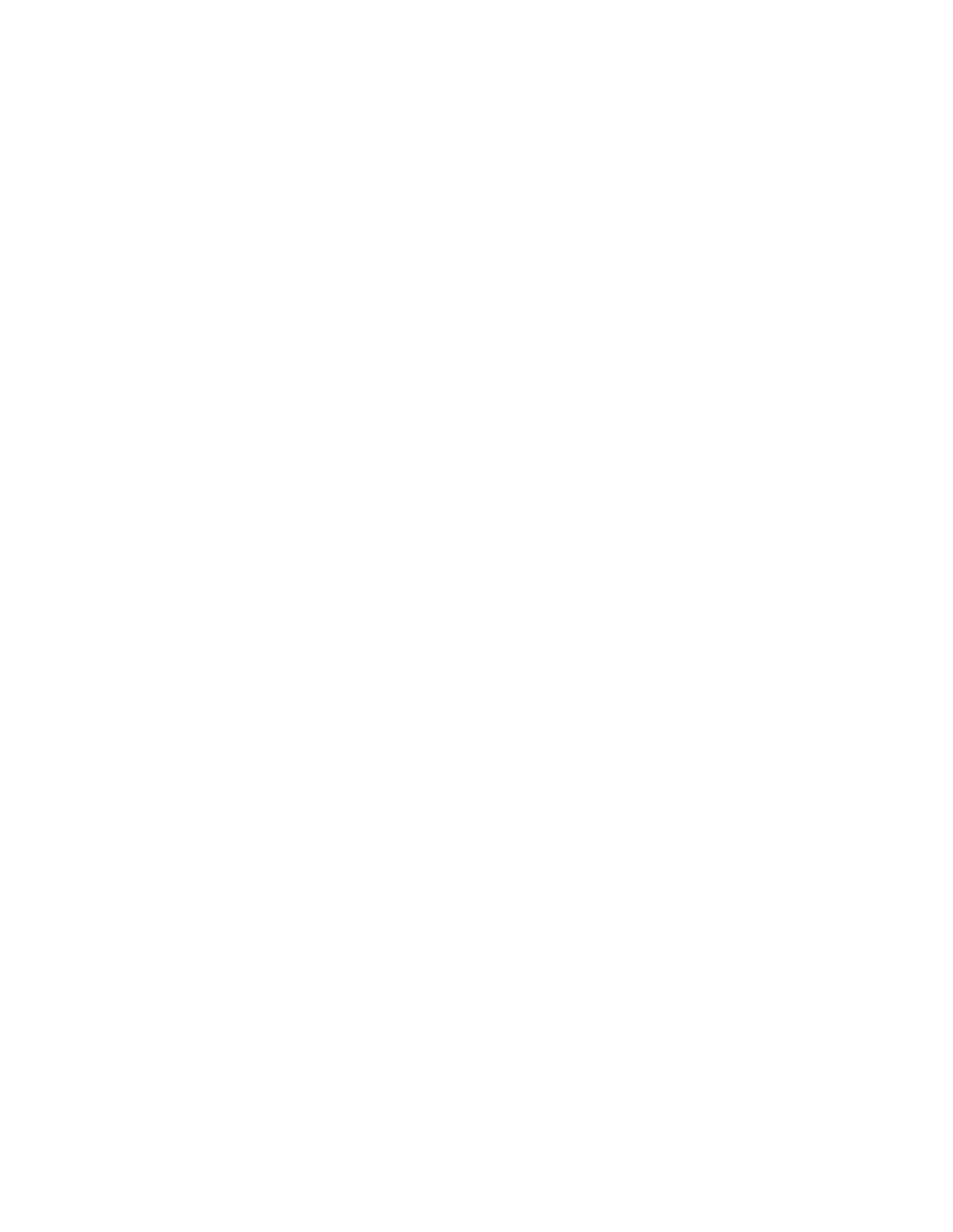## <span id="page-4-0"></span>**Introduction: Packing List**

*"Before anything else, preparation is the key to success."*

Alexander Graham Bell

| What am I<br>doing "on the<br>road?" | Suffolk county legislation requires that campers are always within sight or<br>sound supervision of an adult. Sight and sound staff provides compliance with<br>this regulation. It is all about keeping the children and youth safe.<br>Sight and Sound staff are watching the campers, and listening to the campers<br>(including campers who are out of your line of sight).                                                                                                                                                                                                                                                                                                                                                                                                                                                                       |
|--------------------------------------|-------------------------------------------------------------------------------------------------------------------------------------------------------------------------------------------------------------------------------------------------------------------------------------------------------------------------------------------------------------------------------------------------------------------------------------------------------------------------------------------------------------------------------------------------------------------------------------------------------------------------------------------------------------------------------------------------------------------------------------------------------------------------------------------------------------------------------------------------------|
| <b>Your Role</b>                     | As a Sight and Sound person, you are the eyes and ears of safety. Keep an eye<br>on and an ear out for kids. If you have a concern, call the Sight and Sound<br>Coordinator, Camp Director or a member of the Advisory Committee.<br>You are not the warden out to spoil everyone's fun. You are providing<br>supervision to make sure everyone is safe and following the rules.                                                                                                                                                                                                                                                                                                                                                                                                                                                                      |
|                                      | There are only 3 rules at Fahs:<br>п<br>Be safe<br>Be kind<br>٠<br>Be respectful.<br>п                                                                                                                                                                                                                                                                                                                                                                                                                                                                                                                                                                                                                                                                                                                                                                |
| <b>Packing List</b>                  | Creature comforts are important. Bring:<br>A comfortable, portable chair<br>Big, bright flashlight or lantern (battery-powered)<br>Extra batteries for your flashlight<br>A hat<br>Sunscreen (and insect repellent, if desired)<br>Water bottle<br>Sunglasses<br>п<br>Distance glasses, if you need them, to read name tags<br>A light jacket<br>Rain poncho/rain gear/waterproof or quick-drying shoes or sandals<br>Large umbrella<br>Art supplies, needlework, puzzle book, journal, etc.—something you can<br>do with split focus; as you are on duty. But please do not engage an activity<br>that causes you to "tune out" to noise around you-for example, do not<br>bring ear buds, and if you get very absorbed in reading, bring something<br>else to do.<br>Please do not use your cell phone while on duty except for great urgency.<br>п |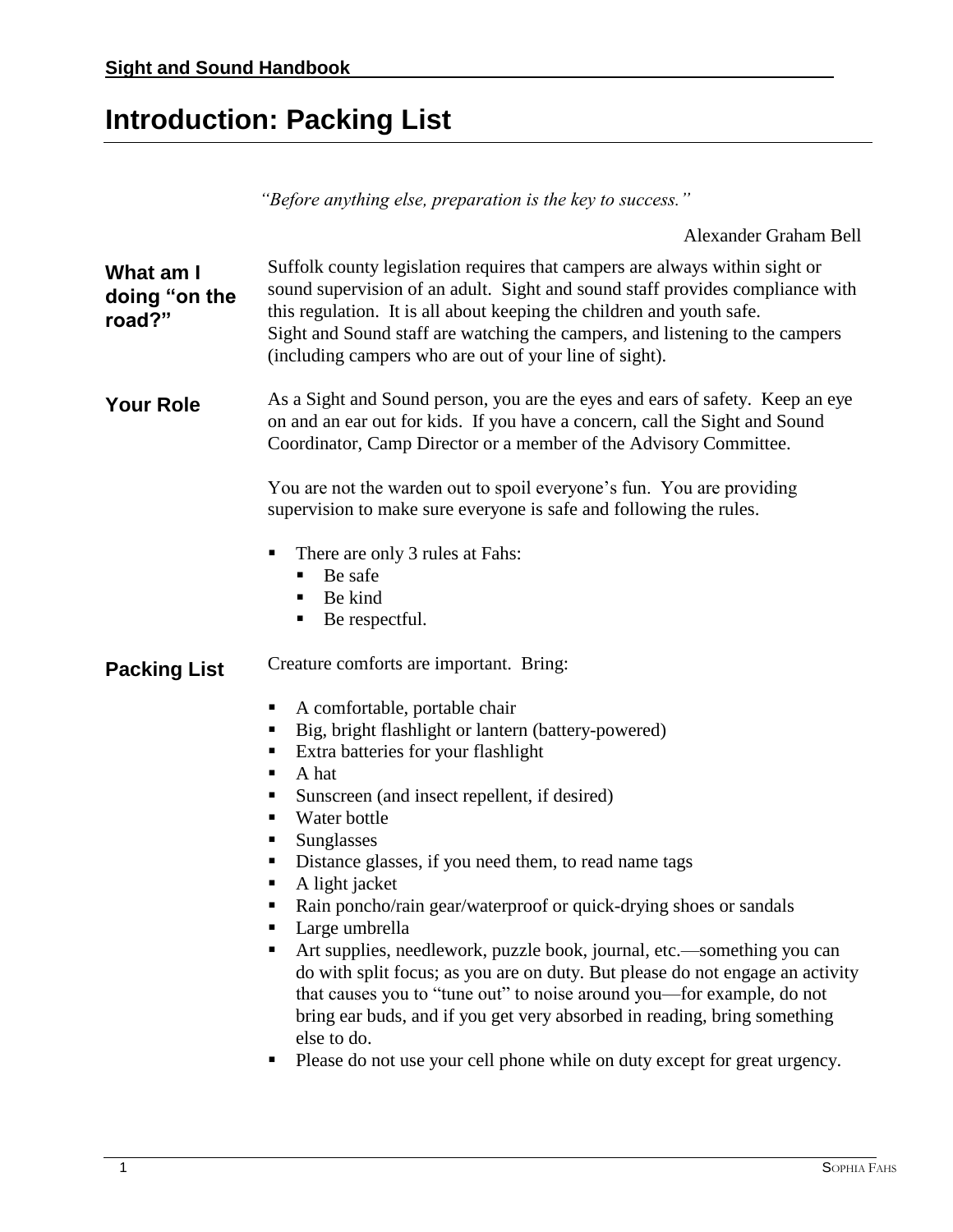## <span id="page-5-0"></span>**Schedule**

| <b>Sight and</b><br><b>Sound</b><br><b>Schedule</b> | Sight and sound support is required from $7:45 AM - 11:00PM$ . The shifts are<br>as follows:<br>$7:45 - 8:30$ ; support staff follow the last children/youth to breakfast (on<br>road)<br>$9:45 - 10:15$ ; or at the end of morning worship (support staff leave worship<br>п<br>first); and remain on road until campers have arrived at their program<br>locations<br>$12:00 - 12:15$ ; from the cruiser bell until all children/youth have arrived at<br>п<br>lunch (on road)<br>$1:00 - 2:00$ ; Circle Group support (locations as assigned)<br>$2:00 - 2:45$ ; Camp Store area on road and near Willards assembly area<br>$2:45-5:00$ ; Activity Period 1 and 2 (on road)<br>п<br>$3:45 - 4:00$ ; Assembly behind Willards<br>п<br>$5:00 - 6:00$ ; Cabin Time (on road)<br>$6:45 - 8:30$ ; Evening Activity (location as assigned)<br>$8:30 - 9:30$ (on road + site location as assigned)<br>$9:30 - 10:30$ (on road + site location as assigned)<br>$10:30 - 11:00$ (on road + site location as assigned)<br>Road Positions:<br>Top of hill<br>Mid hill<br>Bottom of hill<br>Other Positions Assigned as Needed:<br>Waterfront<br>Gazebo<br>п<br>Campfire<br>Site location for evening activities i.e stargazing; movie; or other |
|-----------------------------------------------------|-----------------------------------------------------------------------------------------------------------------------------------------------------------------------------------------------------------------------------------------------------------------------------------------------------------------------------------------------------------------------------------------------------------------------------------------------------------------------------------------------------------------------------------------------------------------------------------------------------------------------------------------------------------------------------------------------------------------------------------------------------------------------------------------------------------------------------------------------------------------------------------------------------------------------------------------------------------------------------------------------------------------------------------------------------------------------------------------------------------------------------------------------------------------------------------------------------------------------------------------|
| <b>Curfews</b>                                      | Etc.<br>Check the program schedule for cabin times and lights out times. The earliest<br>cabin time for the youngest campers (Mountains or Monoliths) is 8:30, with<br>9:30 lights out. Cabin times and lights out get progressively later as the<br>campers age, with Pebble cabin time at 11:00 and lights out at midnight.                                                                                                                                                                                                                                                                                                                                                                                                                                                                                                                                                                                                                                                                                                                                                                                                                                                                                                           |
|                                                     |                                                                                                                                                                                                                                                                                                                                                                                                                                                                                                                                                                                                                                                                                                                                                                                                                                                                                                                                                                                                                                                                                                                                                                                                                                         |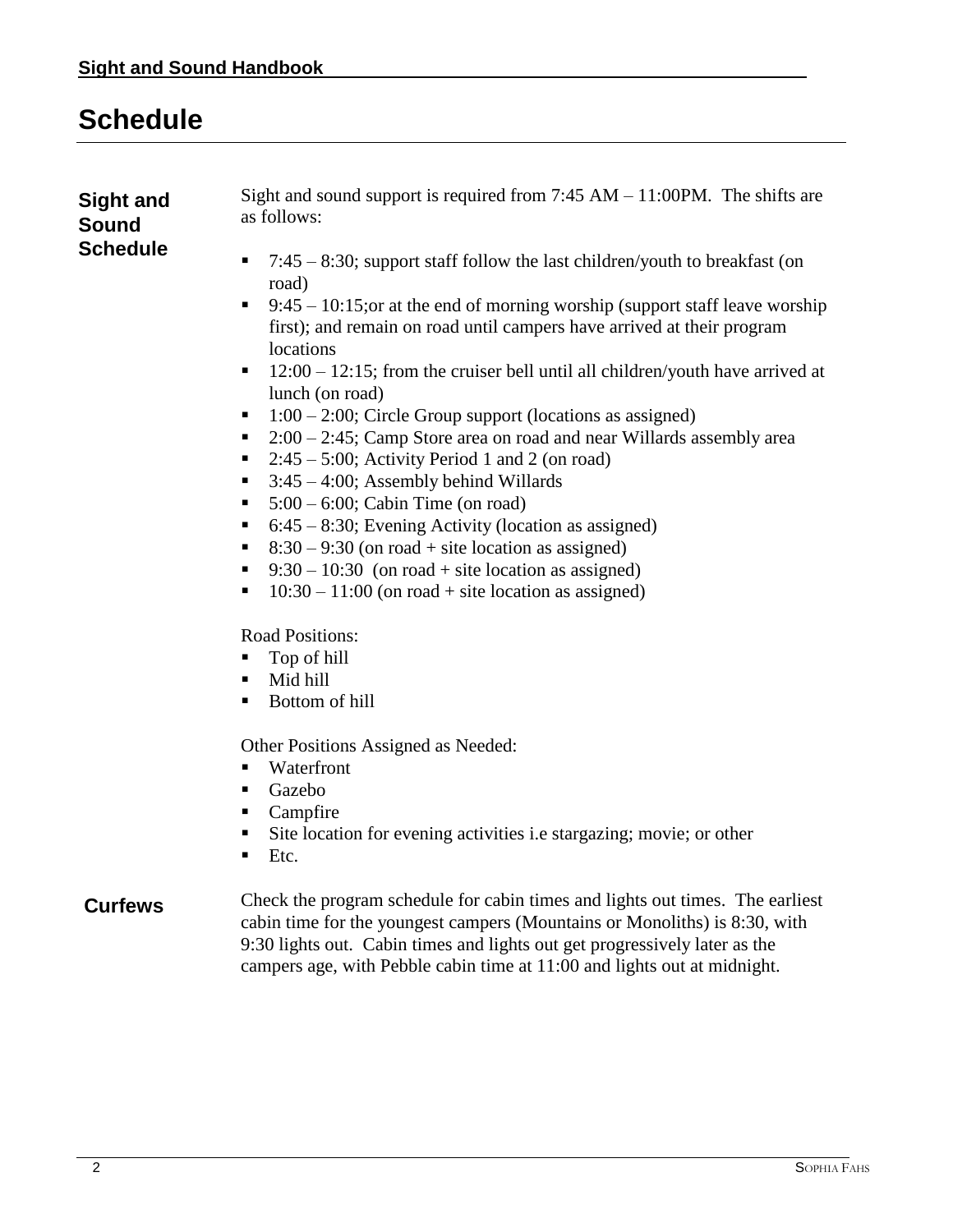### <span id="page-6-0"></span>**Sage Advice**

*"Be silly. Be honest. Be kind."*

Ralph Waldo Emerson

#### **Tips for The Road**

Smile.

Get to know the kids. Participate in activities. Sit with the kids at lunch and strike up conversation. Talk to the kids on the road.

- Do not settle for an environment in which you are uncomfortable. This is particularly important if the campers are in violation of the covenant. Speak up. Remind the campers of the rules. Ask the children/youth:
	- Is what you are doing/saying safe?
	- Is what you are doing/saying kind?
	- Is what you are doing/saying respectful?
- Campers AND STAFF should always wear their nametags. If you see a camper without a nametag, bring it to his or her attention so the nametag can be retrieved quickly. If you see an adult without a nametag, ask, "Can I help you?" Contact the camp director if the visitor adult is visiting Fahs (minister, DRE, perhaps an auditor). If the visitor is a "stranger," contact the Quinipet camp director. Authorized Fahs visitors will be wearing a nametag with the inserted name information in a different color. (It may say *"Guest").*
- Carry the following items with you in your camp bag:
	- Daily schedule
	- Camper list

.

- Staff cell phone numbers (provided)
- Read the Covenants, Houseparent Handbook, and Religious Education Curriculum. Know what the kids are asked to do and what they are doing in program. Your preparation will make it will be easier to connect with the kids.
- Leverage the spirit committee. If you see a camper having trouble, don't hesitate to make the referral to the Spirit Committee.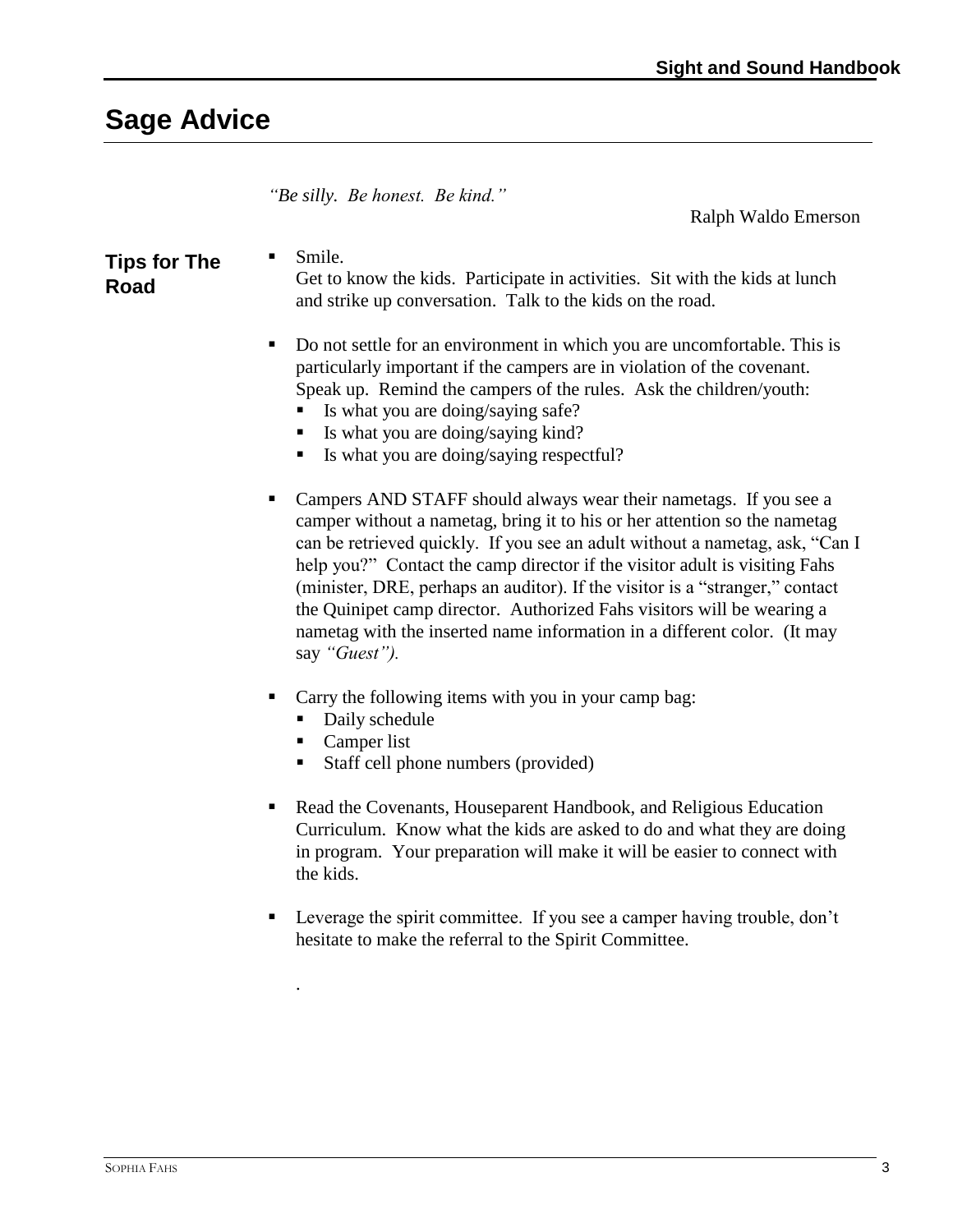### <span id="page-7-0"></span>**General Safety Guidelines For All Campers**

#### **Safety First!** Safety is of primary importance at the camp. The following safety guidelines are reviewed in the **houseparent** meetings.

- Ticks and Animals: Shelter Island has a lot of deer; which means deer ticks. **To be safe from lyme disease:**
	- Wear socks and closed shoes/sneakers
	- Stay on the paths and in cut grass--do not go into the forest, behind the cabins, or walk in any tall grass or brush. Ticks do not fly. They are in high grasses and will only get on you if you rub up against them.
	- Shower every evening before bed—THIS IS REQUIRED!
	- If you suspect a tick, tell an adult staffer (Do not try to remove the tick. The nurse will remove the tick.)
- **Sight and sound:** Campers must be within sight and sound of an adult at all times. Please remember the sight or sound staff is here to provide safety; listen to their instructions.
- **Buddy system:** Always take a buddy with you; and always inform the adult leader where you are going (e.g. restroom).
- **Medications:** All medications (including Tylenol, etc.) must be left with the nurse. If you have any medications with you, please let the houseparent know.
- Nurse: If you do not feel well or get injured, tell an adult staff member immediately. You must be accompanied to the nurse.
- **First Aid:** If there is a minor injury, please inform an adult staff member. There is a first aid kit in each house (in the kitchen).
- **Water Safety**
	- Waterfront is available at scheduled times only
	- You must have a swim buddy, and perform buddy checks as directed by the waterfront staff
	- Follow instructions of the water staff